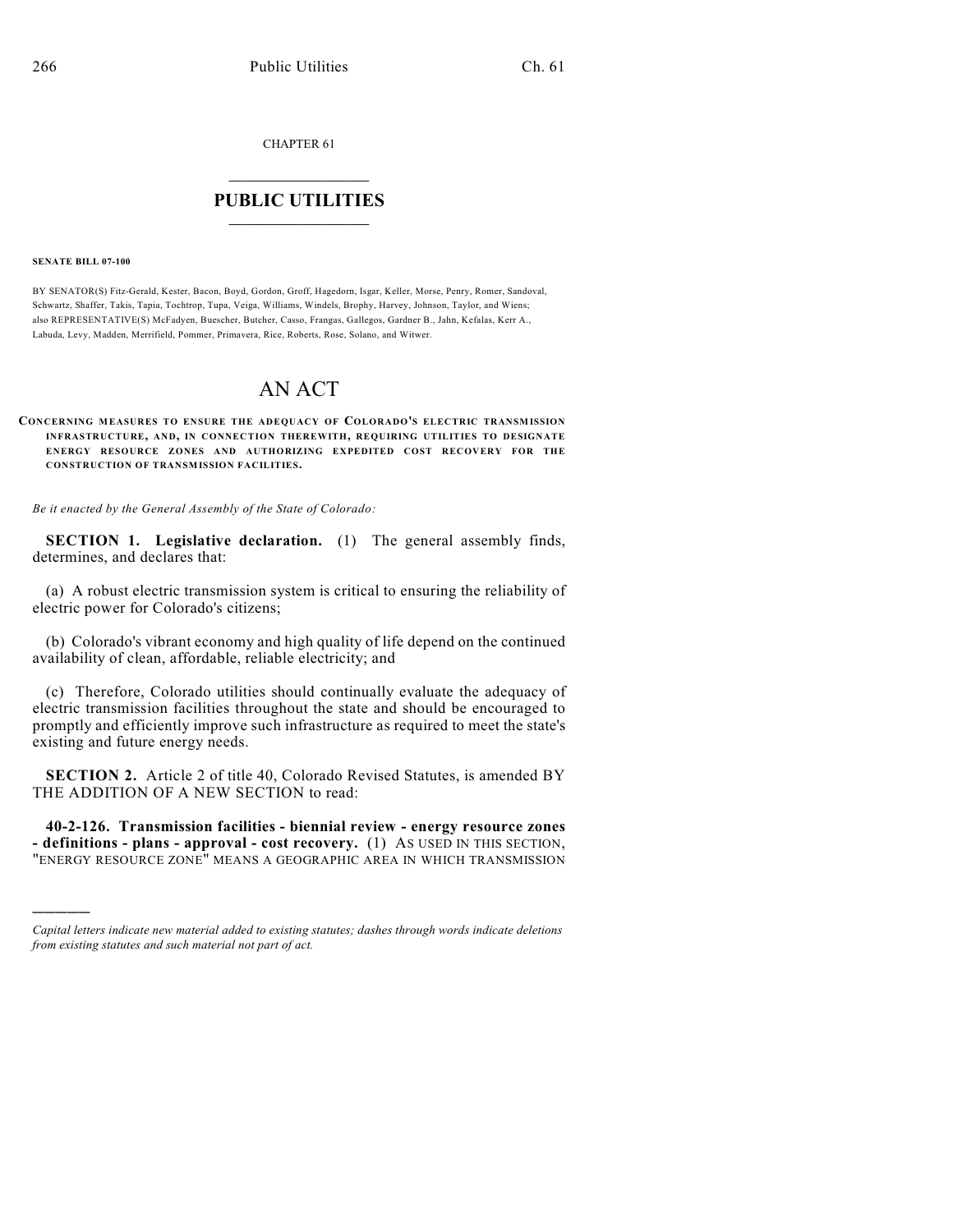CONSTRAINTS HINDER THE DELIVERY OF ELECTRICITY TO COLORADO CONSUMERS, THE DEVELOPMENT OF NEW ELECTRIC GENERATION FACILITIES TO SERVE COLORADO CONSUMERS, OR BOTH.

(2) ON OR BEFORE OCTOBER 31 OF EACH ODD-NUMBERED YEAR, COMMENCING IN 2007, EACH COLORADO ELECTRIC UTILITY SUBJECT TO RATE REGULATION BY THE COMMISSION SHALL:

(a) DESIGNATE ENERGY RESOURCE ZONES;

(b) DEVELOP PLANS FOR THE CONSTRUCTION OR EXPANSION OF TRANSMISSION FACILITIES NECESSARY TO DELIVER ELECTRIC POWER CONSISTENT WITH THE TIMING OF THE DEVELOPMENT OF BENEFICIAL ENERGY RESOURCES LOCATED IN OR NEAR SUCH ZONES;

(c) CONSIDER HOW TRANSMISSION CAN BE PROVIDED TO ENCOURAGE LOCAL OWNERSHIP OF RENEWABLE ENERGY FACILITIES, WHETHER THROUGH RENEWABLE ENERGY COOPERATIVES AS PROVIDED IN SECTION 7-56-210, C.R.S., OR OTHERWISE; AND

(d) SUBMIT PROPOSED PLANS, DESIGNATIONS, AND APPLICATIONS FOR CERTIFICATES OF PUBLIC CONVENIENCE AND NECESSITY TO THE COMMISSION FOR SIMULTANEOUS REVIEW PURSUANT TO SUBSECTION (3) OF THIS SECTION.

(3) THE COMMISSION SHALL APPROVE A UTILITY'S APPLICATION FOR A CERTIFICATE OF PUBLIC CONVENIENCE AND NECESSITY FOR THE CONSTRUCTION OR EXPANSION OF TRANSMISSION FACILITIES PURSUANT TO PARAGRAPH (b) OF SUBSECTION (2) OF THIS SECTION IF THE COMMISSION FINDS THAT:

(a) THE CONSTRUCTION OR EXPANSION IS REQUIRED TO ENSURE THE RELIABLE DELIVERY OF ELECTRICITY TO COLORADO CONSUMERS OR TO ENABLE THE UTILITY TO MEET THE RENEWABLE ENERGY STANDARDS SET FORTH IN SECTION 40-2-124; AND

(b) THAT THE PRESENT OR FUTURE PUBLIC CONVENIENCE AND NECESSITY REQUIRE SUCH CONSTRUCTION OR EXPANSION.

(4) NOTWITHSTANDING ANY OTHER PROVISION OF LAW, IN ANY APPLICATION FOR A CERTIFICATE OF PUBLIC CONVENIENCE AND NECESSITY FOR THE CONSTRUCTION OR EXPANSION OF TRANSMISSION FACILITIES PURSUANT TO PARAGRAPH (b) OF SUBSECTION (2) OF THIS SECTION, THE COMMISSION SHALL ISSUE A FINAL ORDER WITHIN ONE HUNDRED EIGHTY DAYS AFTER THE APPLICATION IS FILED. IF THE COMMISSION DOES NOT ISSUE A FINAL ORDER WITHIN THAT PERIOD, THE APPLICATION SHALL BE DEEMED APPROVED.

**SECTION 3.** 40-5-101, Colorado Revised Statutes, is amended BY THE ADDITION OF A NEW SUBSECTION to read:

**40-5-101. New construction - extension - compliance with local zoning rules.** (4) (a) A PUBLIC UTILITY SHALL BE ENTITLED TO RECOVER, THROUGH A SEPARATE RATE ADJUSTMENT CLAUSE, THE COSTS THAT IT PRUDENTLY INCURS IN PLANNING,